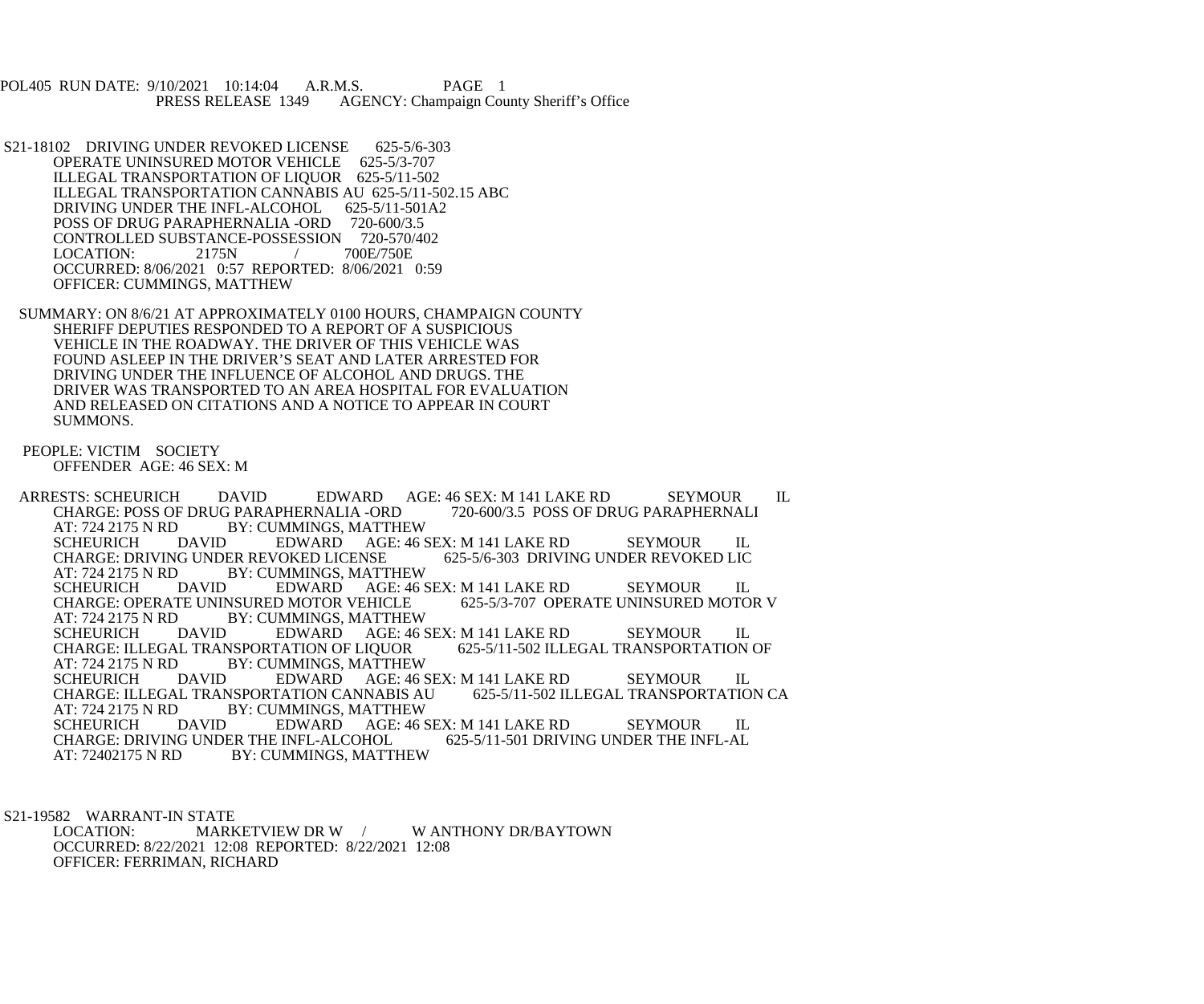POL405 RUN DATE: 9/10/2021 10:14:04 A.R.M.S. PAGE 2<br>PRESS RELEASE 1349 AGENCY: Champaign Cou AGENCY: Champaign County Sheriff's Office

 SUMMARY: CALLED TO SERVE A PAPER AND THE INDIVIDUAL HAS CHAMPAIGN COUNTY WARRANT AT BUFFALO WILD WINGS. I LOCATED THE INDIVIDUAL AND CONFIRMED THE WARRANT. THE INDIVIDUAL WAS ISSUED AN NTA FOR THE TRAFFIC WARRANT.

PEOPLE: VICTIM SOCIETY-WARRANTS/RECOVERED PROPERTY

ARRESTS: VELEZ EDWARD MANUEL AGE: 44 SEX: M 1309 N HICKORY ST CHAMPAIGN IL CHARGE: WARRANT WARRANT WARRANT-IN STATE E WARRANT WARRANT-IN STATE BY: FERRIMAN, RICHARD AT: 907 MARKETVIEW DR

 S21-19676 WARRANT-IN STATE LOCATION: 100 BLOCK OF MAIN ST E URBANA OCCURRED: 8/23/2021 15:23 REPORTED: 8/23/2021 15:23 OFFICER: WELCH, RICHARD KEITH

- SUMMARY: ARRESTING RYAN MASON FOR CHAMPAIGN COUNTY WARRANT 21-TR- 4509.
- PEOPLE: VICTIM SOCIETY-WARRANTS/RECOVERED PROPERTY

ARRESTS: MASON RYAN ONEIL AGE: 30 SEX: M 2524 W SPRINGFIELD CHAMPAIGN IL<br>CHARGE: WARRANT-IN STATE 725-5/110-14 IN STATE WARRANT 725-5/110-14 IN STATE WARRANT AT: 101 E MAIN BY: WELCH, RICHARD KEITH

S21-19870 BATTERY 720-5/12-3<br>IMPROPER BACKING 625-5/11-1402 IMPROPER BACKING<br>LOCATION: MACON ST LOCATION: MACON ST / N PRAIRIEVIEW RD/PIK OCCURRED: 8/25/2021 16:49 REPORTED: 8/25/2021 16:49 OFFICER: CHRISTENSEN, CORY

 SUMMARY: CCSO DEPUTIES DISPATCHED TO CANDLEWOOD ESTATES IN REGARD TO A TRAFFIC CRASH RESULTING IN AN ALLEGED BATTERY. DEPUTIES SPOKE WITH ALL PARTIES INVOLVED AND RECEIVED CONFLICTING STATEMENTS IN REGARD TO AN AGGRESSOR IN THE BATTERY.

PROPERTY: NONE PHOTOS-DIGITAL

 PEOPLE: VICTIM SOCIETY OFFENDER AGE: 18 SEX: M OFFENDER AGE: 56 SEX: F OFFENDER AGE: 25 SEX: F VICTIM AGE: 18 SEX: M MAHOMET IL<br>VICTIM AGE: 56 SEX: F MAHOMET IL VICTIM AGE: 56 SEX: F MAHOMET IL<br>VICTIM AGE: 25 SEX: F MAHOMET IL VICTIM AGE: 25 SEX: F MAHOMET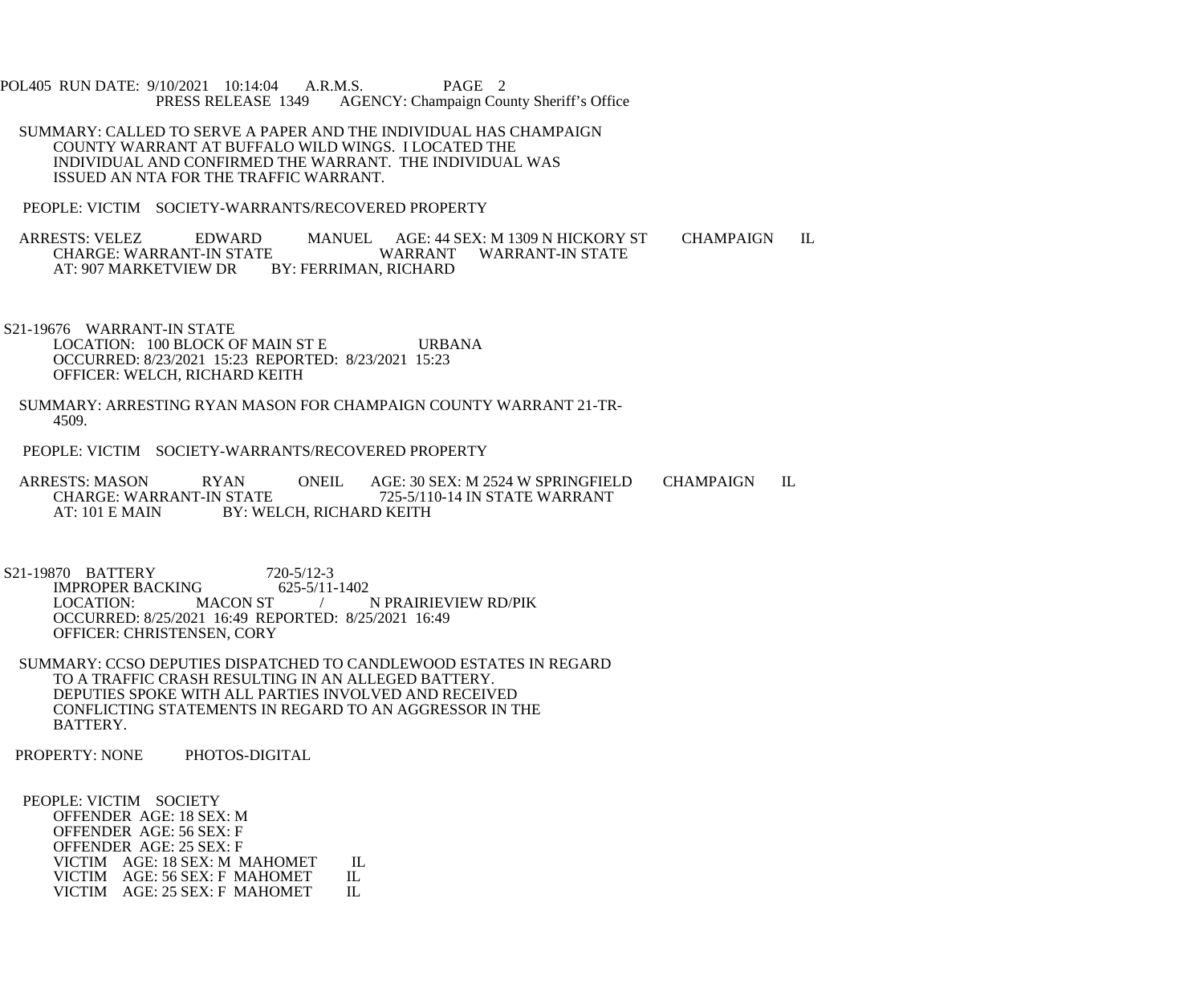POL405 RUN DATE: 9/10/2021 10:14:04 A.R.M.S. PAGE 3<br>PRESS RELEASE 1349 AGENCY: Champaign Cou AGENCY: Champaign County Sheriff's Office

- S21-20131 UNLAWFUL VISITATION INTERFERENCE 720-5/10-5.5 LOCATION: 00 BLOCK OF MAIN ST E URBANA OCCURRED: 8/27/2021 6:00 REPORTED: 8/27/2021 19:55 OFFICER: PING, JOEL
- SUMMARY: ON AUGUST 27, 2021, CHAMPAIGN COUNTY SHERIFF'S DEPUTIES RESPONDED TO A MEET COMPLAINANT OVER CHILD CUSTODY ISSUES. ALL PARTIES WERE INTERVIEWED AND A REPORT WAS TAKEN. NOTHING FURTHER TO REPORT AT THIS TIME.

 OFFENDER AGE: 35 SEX: F VICTIM AGE: 41 SEX: M PAXTON IL

- S21-20155 BATTERY-DOMESTIC 720-5/12-3.2 LOCATION: 300 BLOCK OF MAIN ST E OGDEN OCCURRED: 8/28/2021 0:35 REPORTED: 8/28/2021 0:35 OFFICER: WILLMORE, JUSTIN
- SUMMARY: ON AUGUST 28, 2021, CHAMPAIGN COUNTY SHERIFF'S DEPUTIES WERE DISPATCHED TO THE 300 BLOCK OF EAST MAIN ST. IN THE VILLAGE OF OGDEN FOR THE REPORT OF A DOMESTIC BATTERY. DEPUTIES ARRIVED ON SCENE AND SPOKE TO ALL INVOLVED PARTIES. DUE TO CONFLICTING STATEMENTS PROVIDED BY THE INVOLVED PARTIES NO ENFORCEMENT ACTION WAS TAKEN AT THIS TIME.

 OFFENDER AGE: 37 SEX: M OFFENDER AGE: 38 SEX: F VICTIM AGE: 37 SEX: M OGDEN IL<br>VICTIM AGE: 38 SEX: F OGDEN IL VICTIM AGE: 38 SEX: F OGDEN

- S21-20162 OTHER TROUBLE/INFO RPT LOCATION: 00 BLOCK OF BLOOMINGTON RD. SCOTT OCCURRED: 8/27/2021 13:00 REPORTED: 8/28/2021 4:29 OFFICER: REIFSTECK, JONATHAN
- SUMMARY: THE SUSPECT REPORTEDLY STOLE A 53' SEMI TRAILER BELONGING TO THE VICTIM. THE TRAILER WAS EMPTY. IT WAS LATER DETERMINED THAT THE TRAILER WAS TAKEN BY ANOTHER EMPLOYEE UNBEKNOWNST TO THEM. NO CRIMINAL OFFENSE OCCURRED.

PROPERTY: STOLEN 1 TRAILER

OFFENDER SEX: RACE: HEIGHT: 000 WEIGHT: 000 HAIR: EYES:<br>VICTIM HB PHILLIPS INC. MEMPHIS TN VICTIM HB PHILLIPS INC.

 S21-20475 UNLAWFUL DISCH FIREARM PROJECTILES 720-5/24-3.2 UNLAWFUL USE OF WEAPONS 720-5/24-1 LOCATION: 00 BLOCK OF 2000E @ 2800N RANTOUL OCCURRED: 8/30/2021 20:00 REPORTED: 8/31/2021 18:00 OFFICER: CARLSON,CHRISTOPHER T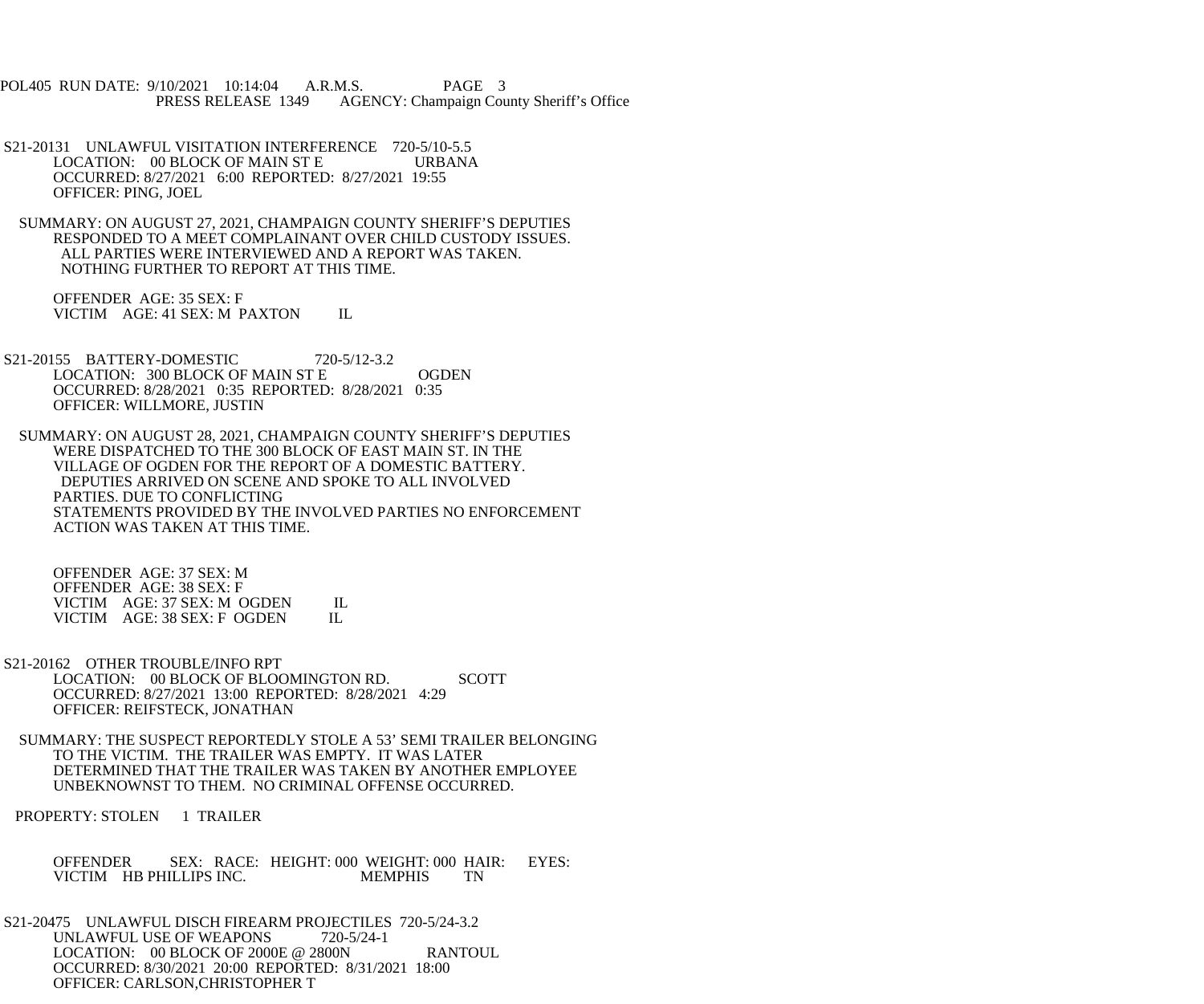POL405 RUN DATE: 9/10/2021 10:14:04 A.R.M.S. PAGE 4<br>PRESS RELEASE 1349 AGENCY: Champaign Cou AGENCY: Champaign County Sheriff's Office

 SUMMARY: ON 08/31/2021 AT APPROXIMATELY 1800 HOURS, CHAMPAIGN COUNTY SHERIFF DEPUTIES WERE DISPATCHED TO AN INTERSECTION IN COMPROMISE TOWNSHIP FOR A REPORT OF FOUND PROPERTY. DEPUTIES DISCOVERED SPENT SHELL CASINGS LAYING IN THE ROADWAY NEAR THE INTERSECTION OF 2800 N. & 2000 E. EVIDENCE WAS RECOVERED AND A REPORT WAS TAKEN TO DOCUMENT THE INCIDENT. NO PROPERTY DAMAGE REPORTED OR DISCOVERED. NO SUSPECT INFO.

PROPERTY: NONE 16 PHOTOS-DIGITAL

- NONE 1 SHELL CASINGS
- NONE 1 SHELL CASINGS
- NONE 1 SHELL CASINGS
- NONE 1 SHELL CASINGS
- NONE 1 SHELL CASINGS
- NONE 1 SHELL CASINGS
- NONE 1 SHELL CASINGS
- NONE 1 SHELL CASINGS

 PEOPLE: VICTIM SOCIETY OFFENDER AGE: 00 SEX: U RACE: U HEIGHT: 000 WEIGHT: 000 HAIR: EYES:

S21-20543 BATTERY-DOMESTIC 720-5/12-3.2 CONSPIRE<br>LOCATION: 2400 BLOCK OF NEVADA ST E URBANA LOCATION: 2400 BLOCK OF NEVADA ST E OCCURRED: 9/01/2021 15:41 REPORTED: 9/01/2021 15:41 OFFICER: WELDON, MATTHEW

 SUMMARY: DEPUTIES WERE DISPATCHED TO AN URBANA TOWNSHIP ADDRESS IN REFERENCE TO A DOMESTIC DISPUTE. THE REPORTING PERSON AND OTHER PARTY BOTH SAID A PHYSICAL ALTERCATION HAD OCCURRED. THE REPORTING PERSON VOLUNTARILY VACATED THE RESIDENCE.

PROPERTY: 7 PHOTOS-DIGITAL

 OFFENDER AGE: 23 SEX: F OFFENDER AGE: 22 SEX: M VICTIM AGE: 23 SEX: F URBANA IL<br>VICTIM AGE: 22 SEX: M URBANA IL VICTIM AGE: 22 SEX: M URBANA

S21-20586 UNLAWFUL VISITATION INTERFERENCE 720-5/10-5.5 CONSPIRE<br>LOCATION: 500N / 600E/650E  $LOGATION: 500N$  / OCCURRED: 9/02/2021 7:00 REPORTED: 9/02/2021 8:06 OFFICER: WELDON, MATTHEW